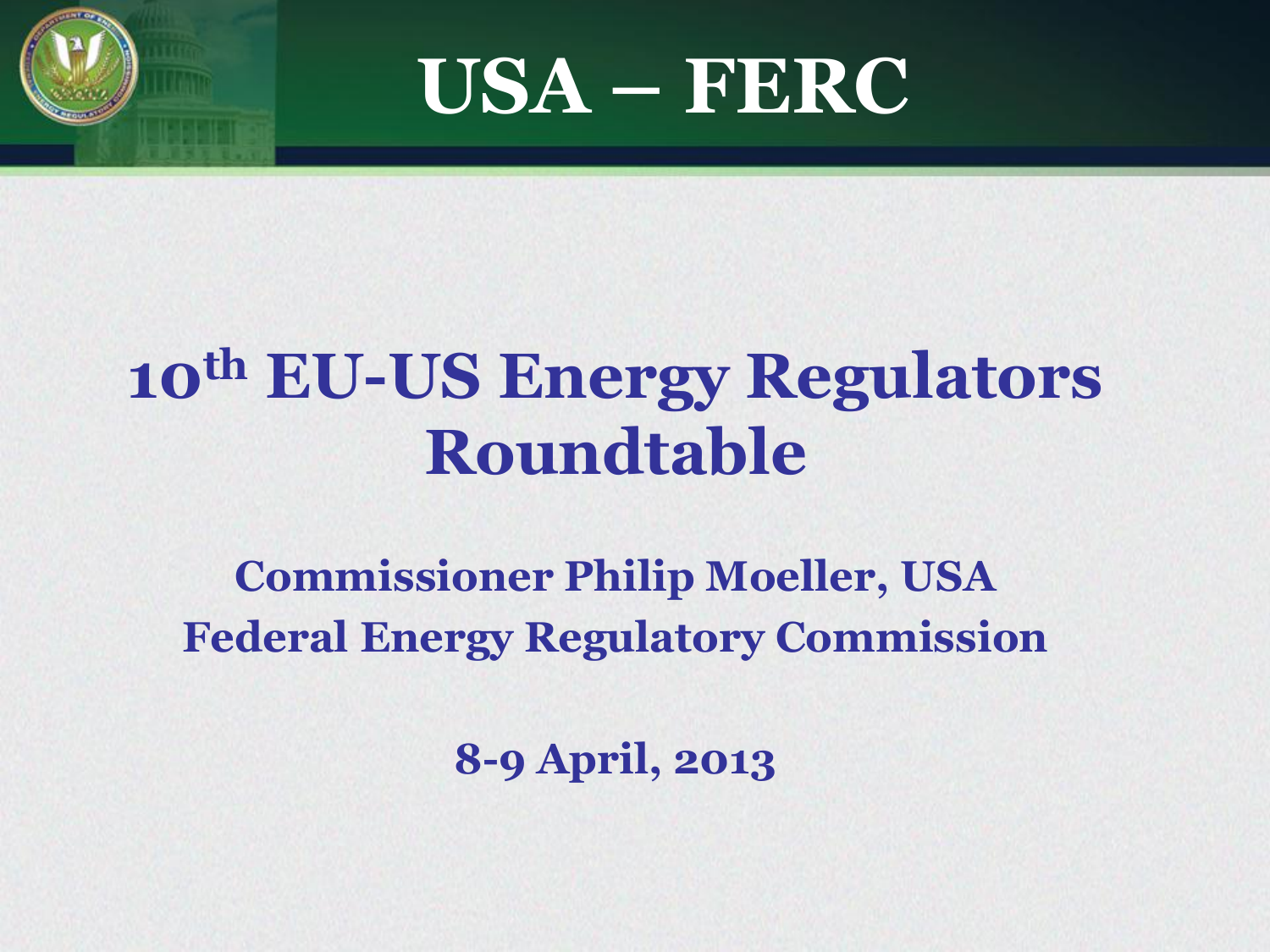

# FERC'S ENFORCEMENT ACTIVITIES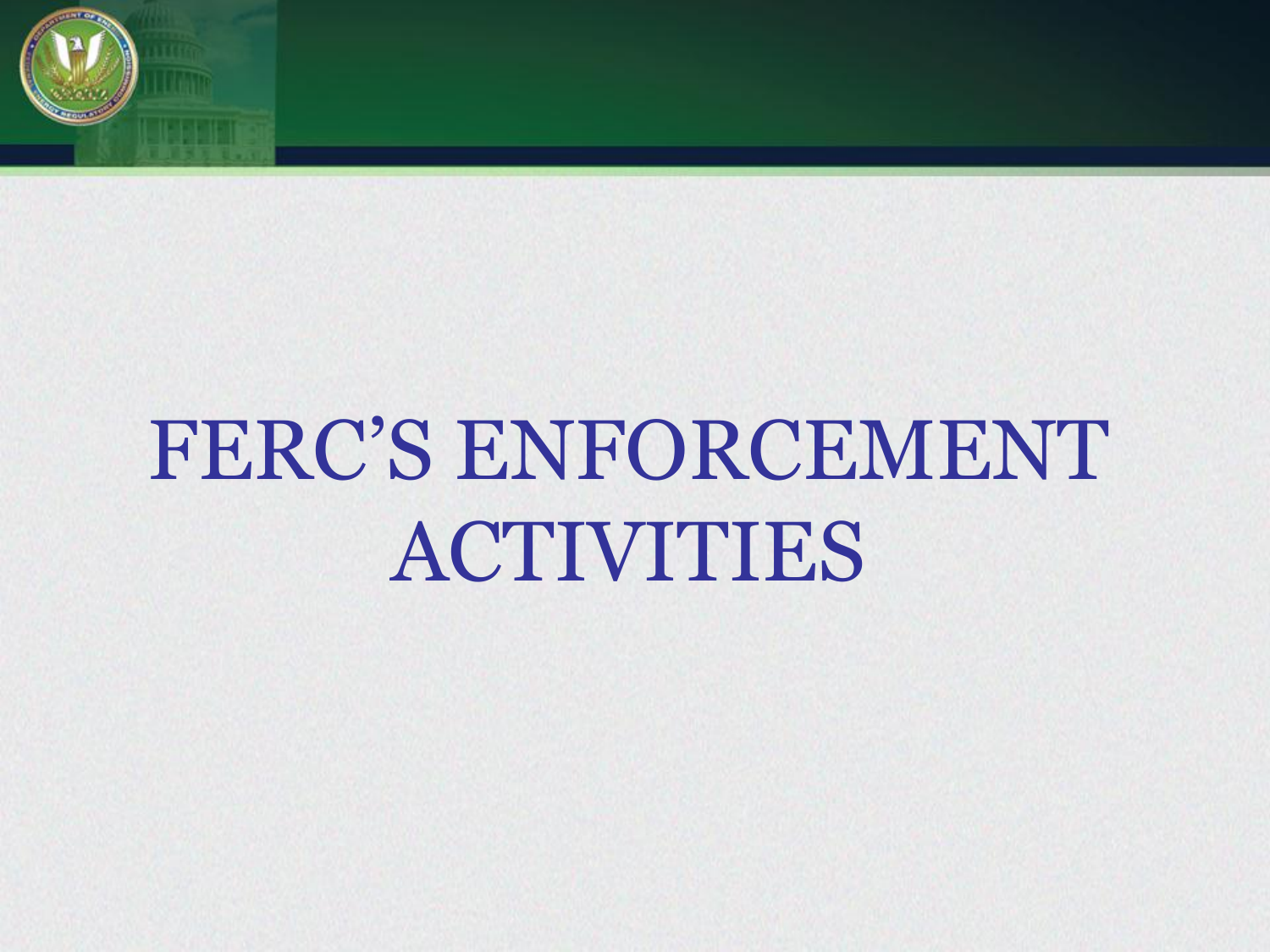

### **Enforcement History**

- Historically, the electric and natural gas industries were regulated monopolies. FERC based rates on a utility's cost to provide the service plus a fair return on investment (cost-of-service regulation).
- In the 1980s and 1990s, the electric and natural gas industries evolved into competitive markets consisting of a complex structure of formal and informal markets that help determine the rates.
- Western Energy Crisis and ENRON occurred.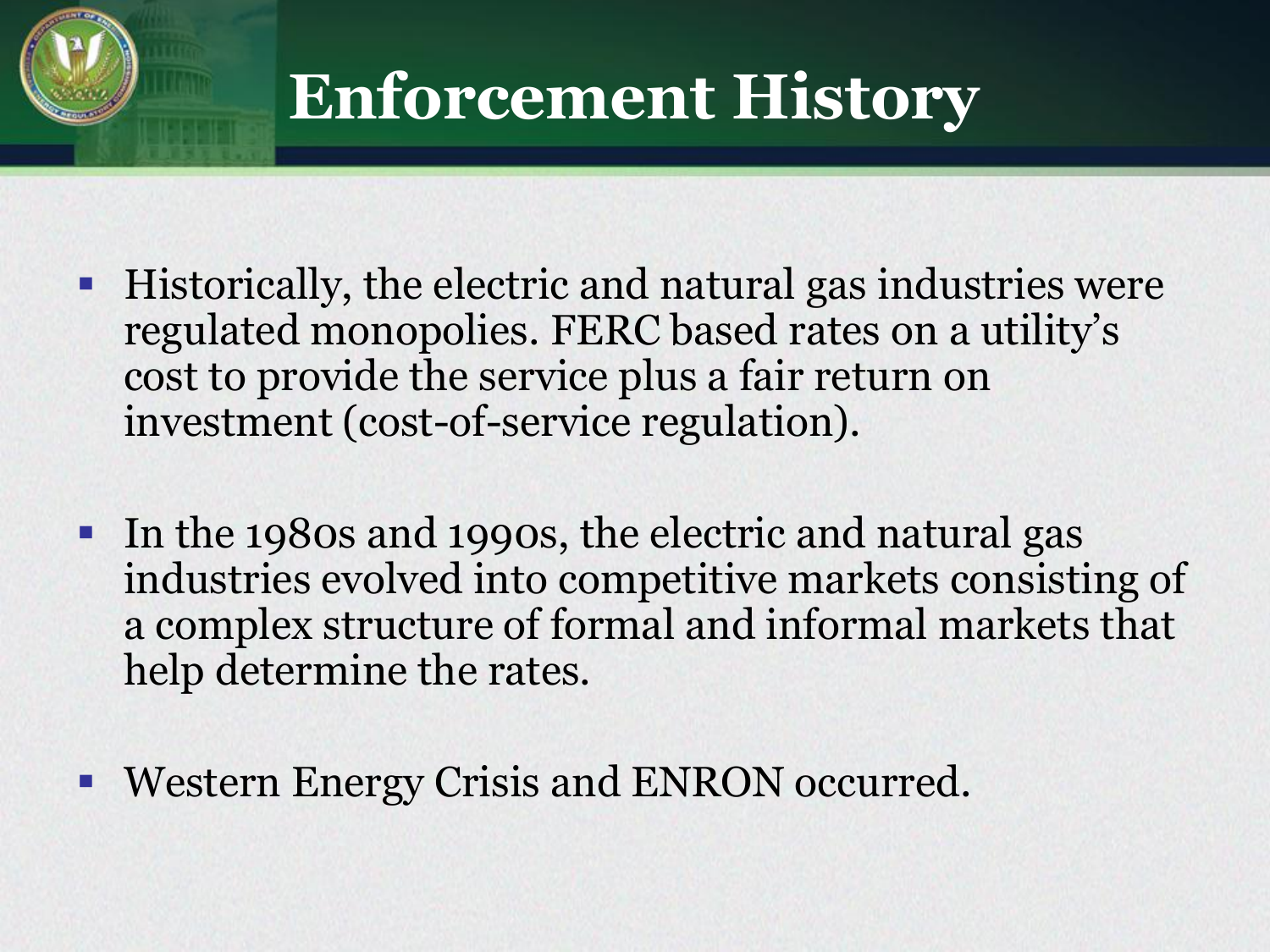### **Enforcement**

#### • New manipulation authority

- o In EPAct 2005, Congress granted FERC significant new authority to prohibit manipulation
- o Not only by direct participants in the physical natural gas and wholesale electric markets
- o But also where "any entity" commits manipulation, directly or indirectly, "in connection with" jurisdictional transactions.
- New Penalty Authority
	- o Congress also substantially increased the remedies available to FERC to punish and deter violations, including market manipulation
		- *Civil penalties of up to \$1,000,000 per violation/per day*
		- *Criminal penalties up to \$1,000,000 and 5 years in prison*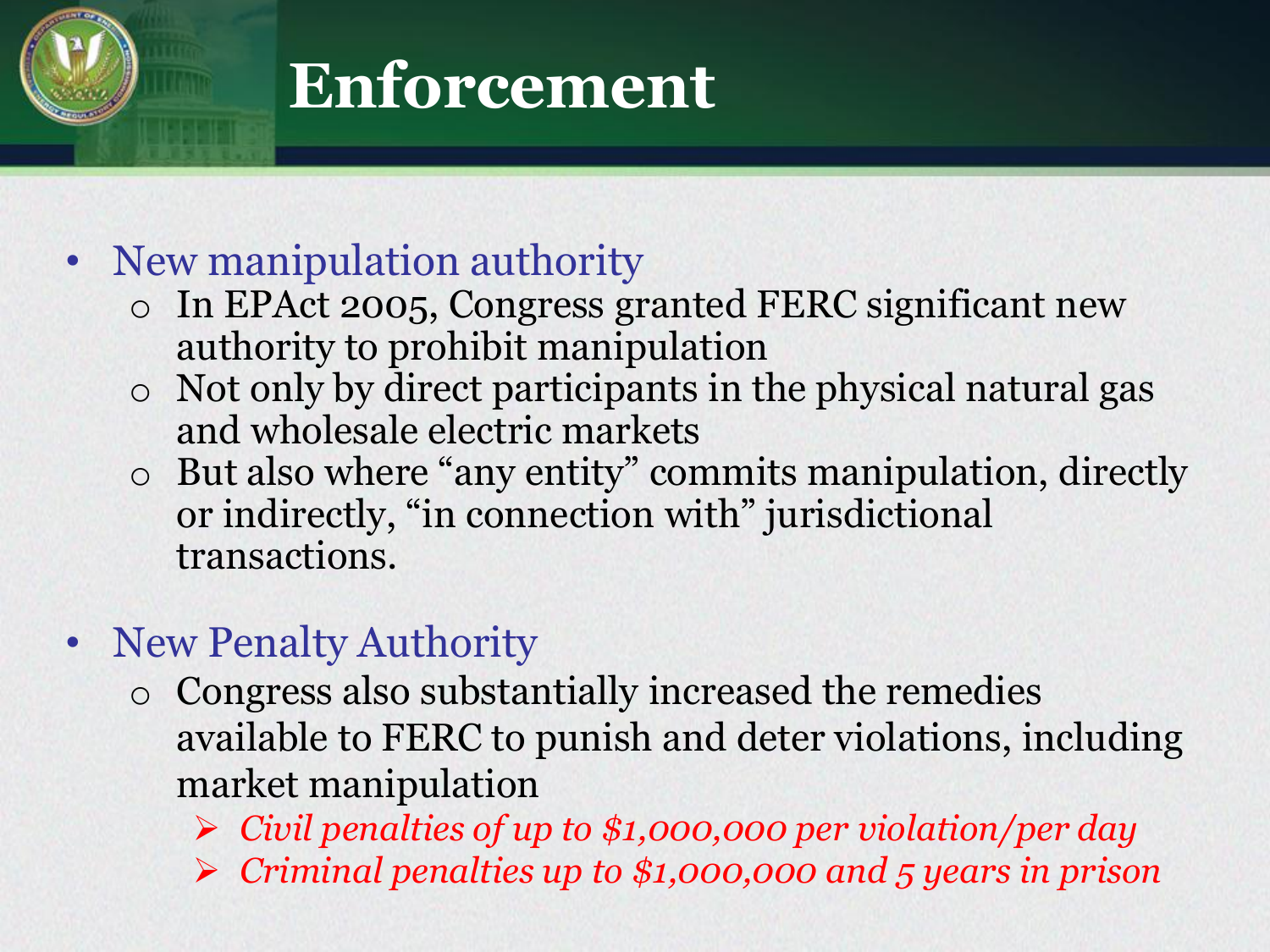

**Recent Activity**

In fiscal year 2012, a significant percentage of the investigations opened by FERC involved allegations of market manipulation or false statements.

- Fraud and market manipulation present a significant risk to the markets overseen by the Commission
- Anticompetitive conduct and conduct that interferes with market transparency undermine confidence in wholesale energy markets
- Serious violations of the reliability standards compromise the public interest by threatening the reliable and secure operation of the bulk power system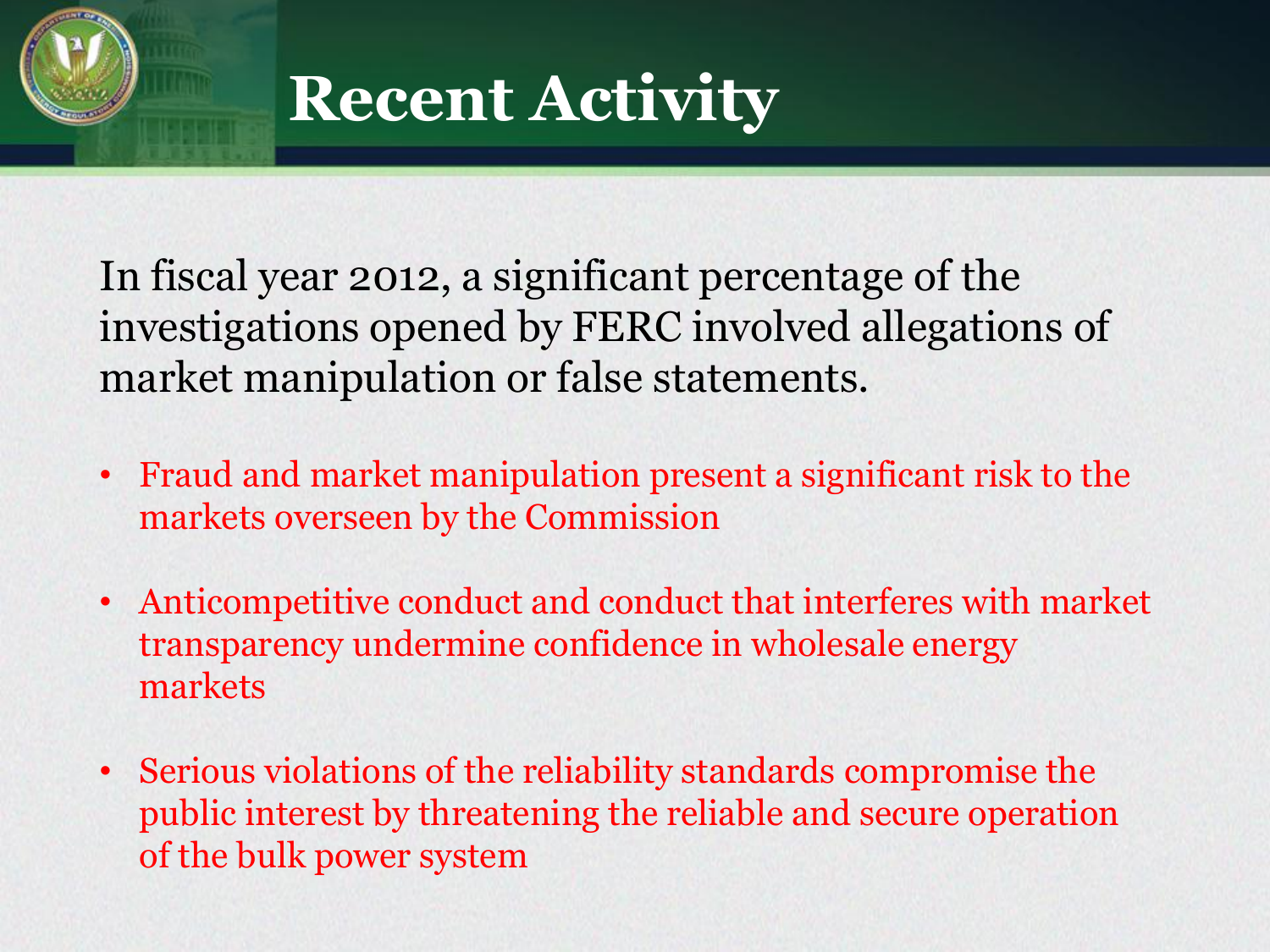

- Monetary remedies under EPAct 2005 (all violations) 1. Civil penalties  $=$  > \$148 million 2. Disgorgement = > \$119 million
	- *Largest disgorgement amount (ETP) = \$25 million*
- 9 Commission-approved settlement agreements
	- o One company, Constellation, agreed to pay \$135 million in civil penalties and disgorge \$110 million in unjust profits
	- o 3 of the 9 settlements involved violations of the Commission's Anti-Manipulation Rule and 3 involved violations of Natural Gas Open Access rules
	- o The remaining three settlements involved violations concerning Market-Based Rate Authority, Open-Access Transmission Tariffs, and the Reliability Standards.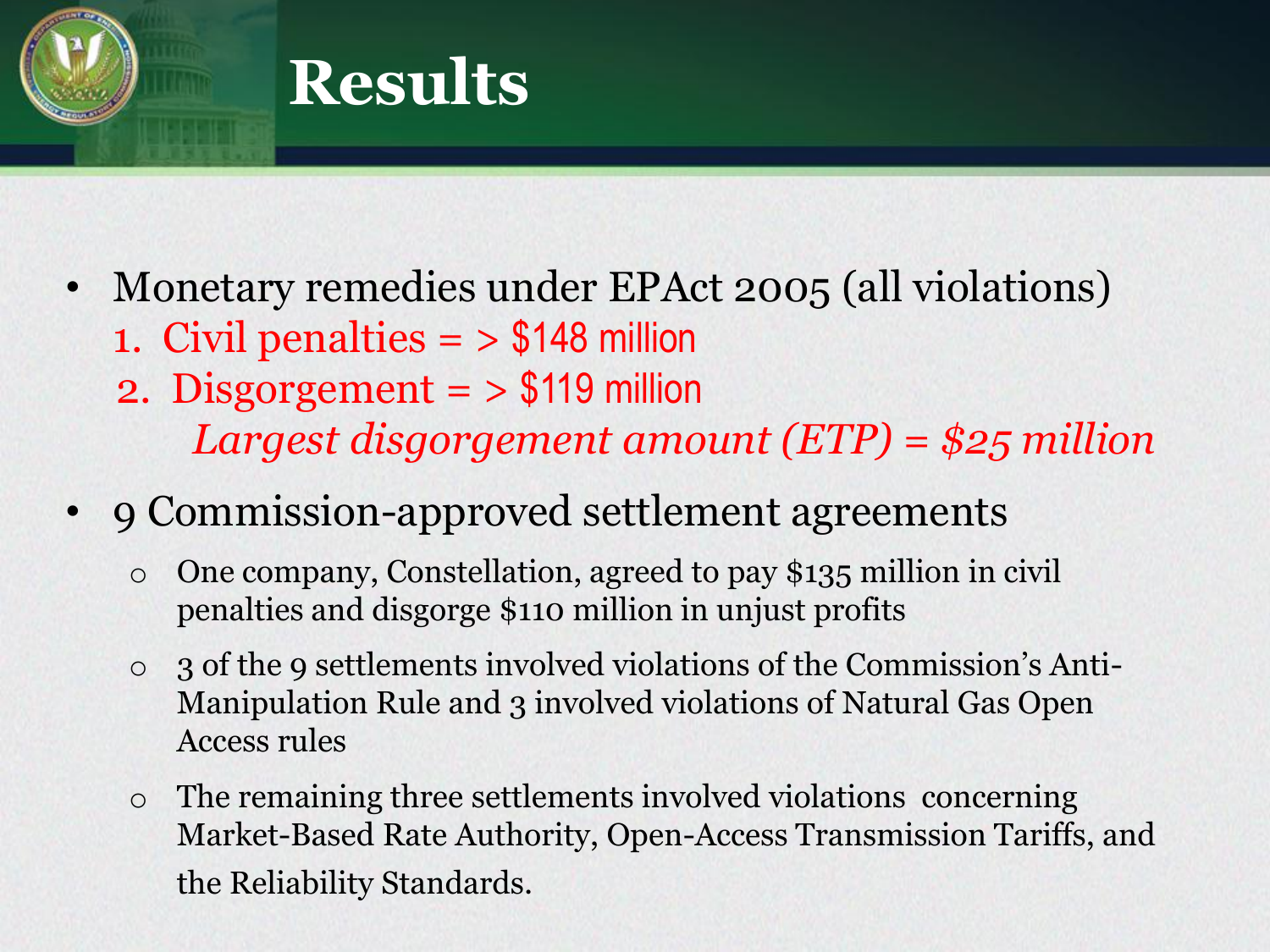# **Enforcement / Reliability**

### • Enforcing Reliability

- o FERC enforces Reliability Standards established by the Electric Reliability Organization (NERC) and approved by the Commission
- o The primary focus is on violations resulting in actual harm such as loss of load
- o Investigations can involve repeat violations of the Reliability Standards

#### • Recent activity in 2012

- o Completed 2 inquiries into the causes of bulk power system outages in New England and in the Southwest
- o Reviewed 771 potential or confirmed violations of the Reliability Standards
- Issued 45 filed notices of penalty
- o Completed 44 audits
	- Resulted in almost four hundred recommendations for corrective action
	- Directed over \$5.8 million in refunds.